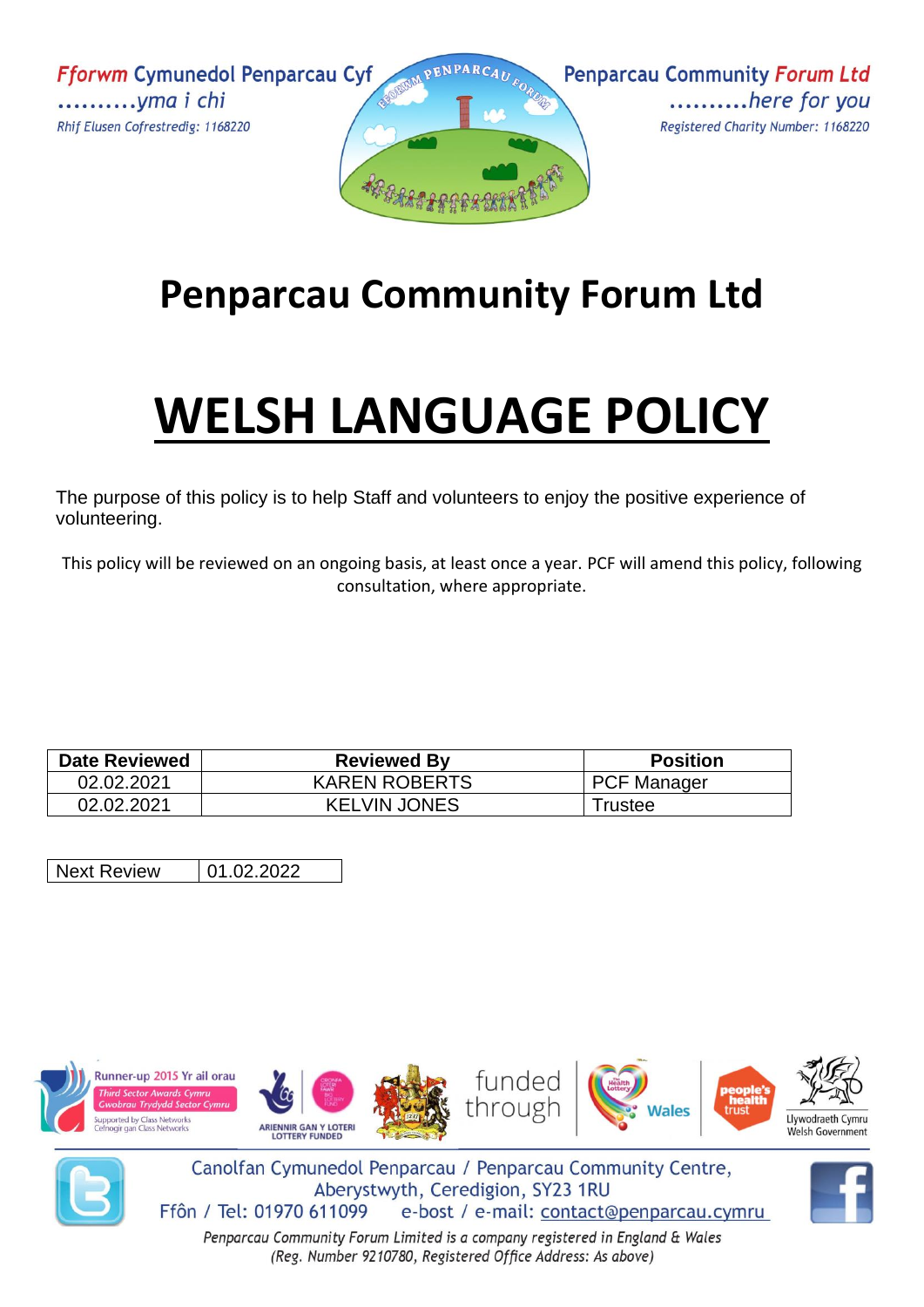# **Introduction**

# Basic Principles

Penparcau Community Forum Ltd (the Forum) recognises the significance of the Welsh language as regards:

- the bilingual and multilingual nature of Wales as a country, with its rich and diverse network of language communities;
- offering equal opportunities for Welsh speakers to participate in projects and activities in the language of their choice;
- engaging with individuals and communities in order to raise confidence, build capacity and increase participation; and
- realising the value of bilingualism as a social and economic asset.

**Bilingual, bilingually or bilingualism** from here on refer to the use of the Welsh and English languages.

#### **Statement of intent**

Giving due consideration to the legal status of Welsh following the enactment of the Welsh Language Act 1992, and attending to the increased level of expectation among Welsh speakers with regard to the use of Welsh in public life, the Forum will work towards adopting bilingualism as normal practice and towards implementing appropriate measures to ensure that its services are available to the general public bilingually as far as is practicable with current staff and the Directors' language skills.

#### **Principle of implementation**

The Forum will work towards offering their services to the public in Welsh and English, maintaining the same standards in both languages. Services provided to individuals will be according to the individual's language of choice, where possible, and every opportunity will be taken to actively offer language choice rather than respond to requests only.

#### New policies and initiatives

Proper consideration will be given to the Welsh language when planning and implementing any new policy or initiative.

# *Correspondence*

The Forum will work towards ensuring that general correspondence initiated by it will be bilingual.

We will work towards ensuring that correspondence with individuals will be according to the individual's language of choice.

The Forum will respond to correspondence received in the language of the received correspondence.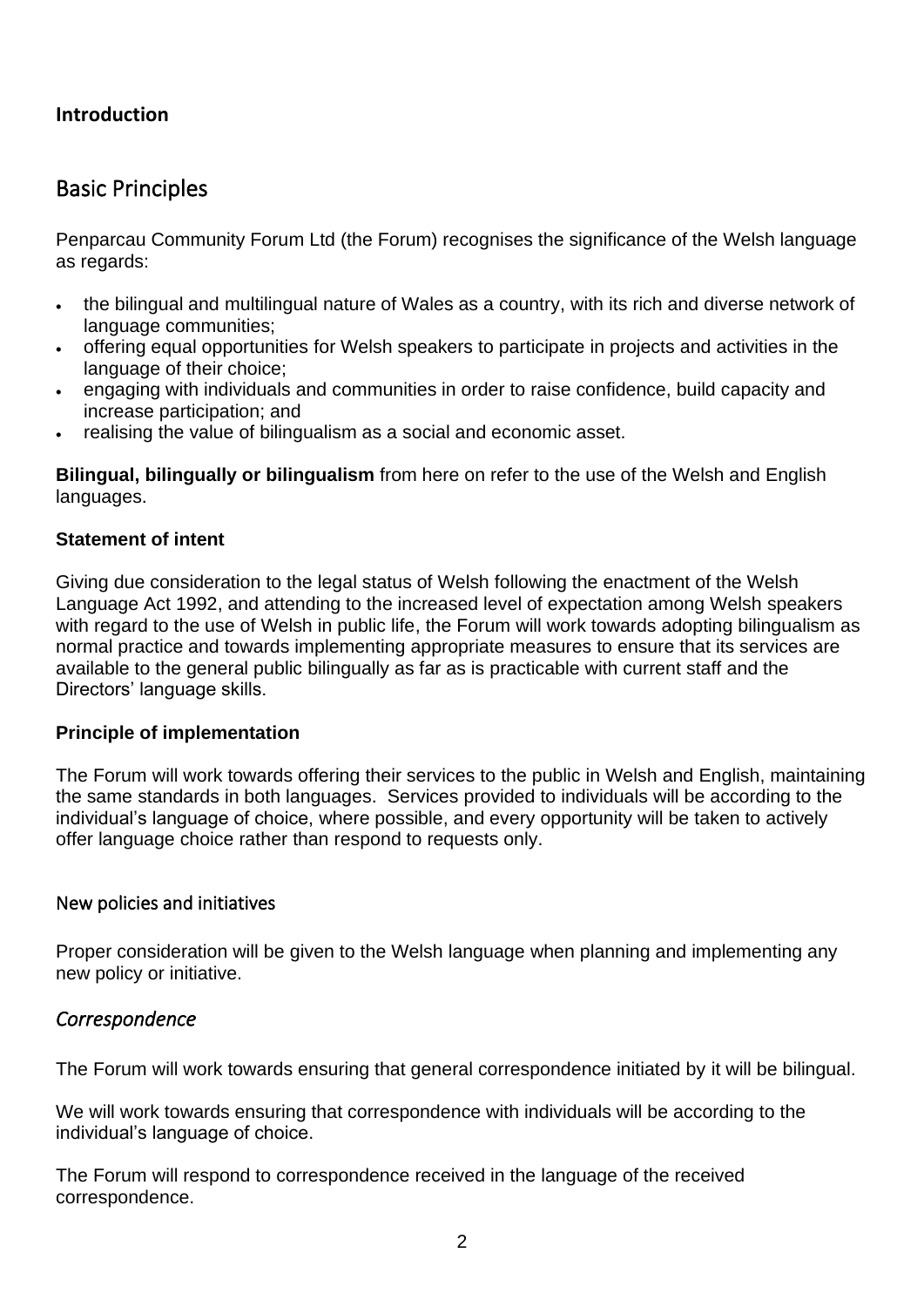# *Telephone*

In order to facilitate language choice, the Forum will work towards having their telephone greetings bilingually as far as possible. Welsh-speaking staff will be made available to deal with initial enquiries from Welsh-speakers where possible.

Where possible, answer machine messages will be bilingual.

# *Meetings*

The Forum will work towards providing bilingual notices, agendas and papers for public meetings it organises.

Consideration will be given in planning public meetings as how best to facilitate contributions bilingually at those meetings.

Meetings with individuals will be conducted in the individual's language of choice where possible, subject to the availability of Welsh-speaking staff.

# *Information technology*

Due consideration will be given to bilingualism when communicating with the Welsh-speaking public by other means, including information technology.

The Forum will work towards operating a bilingual website. General communications by e-mail will also be bilingual as far as possible, particularly where individuals request this.

# **Penparcau Community Forum's Public Face**

The Forum will work toward having a fully bilingual corporate identity that will be reflected in its name, logo and all corporate material and stationery.

All permanent and temporary signage within the Forum's offices and sites or those displayed by the Forum at events will be bilingual.

The Forum will work towards having its printed material produced bilingually. Printed material includes information leaflets and documents, annual reports, posters, forms and explanatory material.

#### **Resources**

In order to facilitate this policy, the Forum will work towards being able to employ, or engage with other agencies, to ensure sufficient and appropriate Welsh language skills to implement the policy effectively.

Any potential costs involved in implementing this policy will be considered during the planning of new policies and initiatives and incorporated into project budgets.

# **Staff guidelines**

Practical guidelines will be prepared for staff to assist them in implementing this policy.